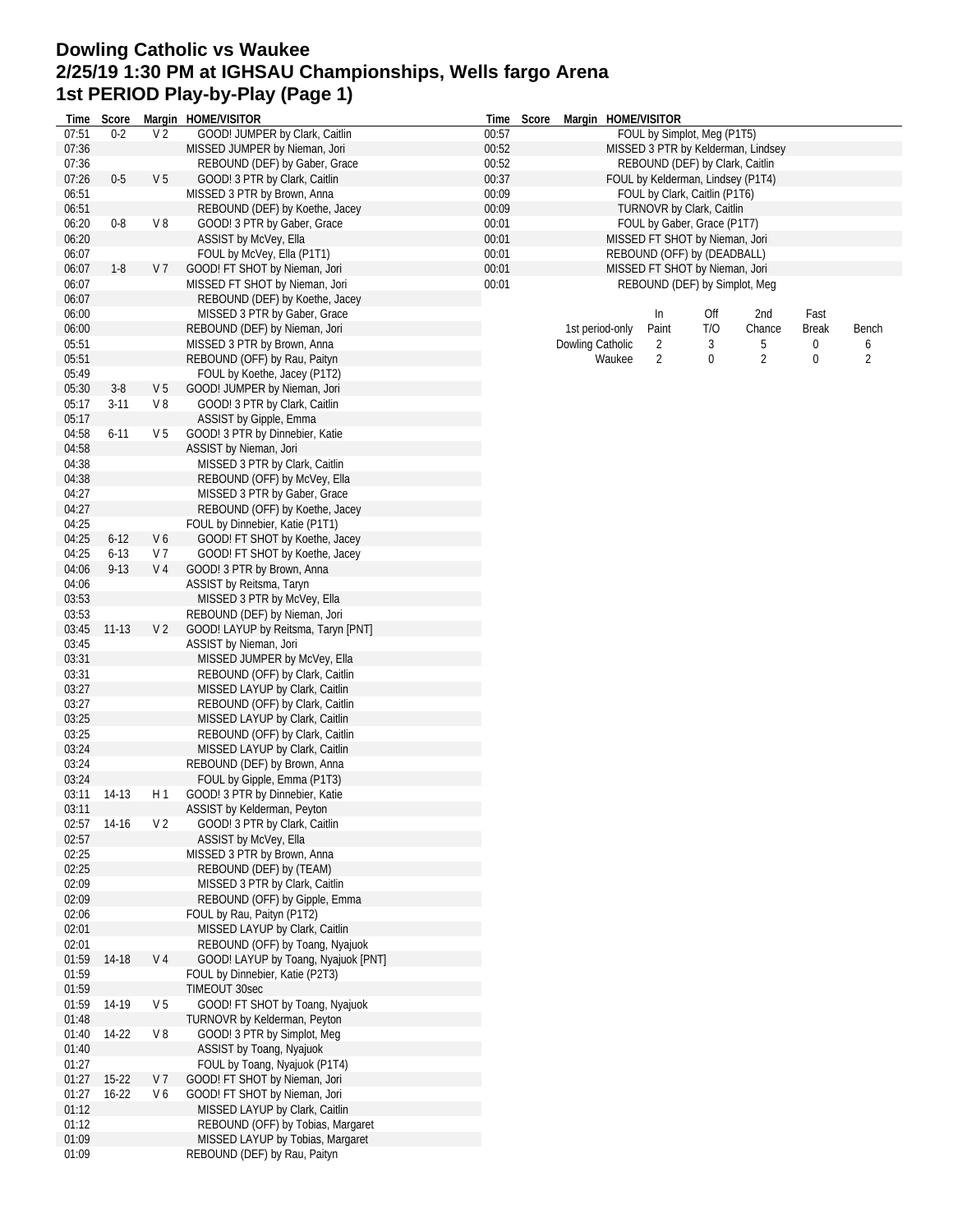#### **Dowling Catholic vs Waukee 2/25/19 1:30 PM at IGHSAU Championships, Wells fargo Arena 2nd PERIOD Play-by-Play (Page 1) Time Score Margin HOME/VISITOR**

| Time           | Score     |                | Margin HOME/VISITOR                                             | Time | Score | Margin HOME/VISITOR |       |                |                |              |       |
|----------------|-----------|----------------|-----------------------------------------------------------------|------|-------|---------------------|-------|----------------|----------------|--------------|-------|
| 07:47          |           |                | TURNOVR by Brown, Anna                                          |      |       |                     |       |                |                |              |       |
| 07:34          | $16 - 24$ | V8             | GOOD! LAYUP by Koethe, Jacey [PNT]                              |      |       |                     | In    | Off            | 2nd            | Fast         |       |
| 07:34          |           |                | <b>ASSIST by Clark, Caitlin</b>                                 |      |       | 2nd period-only     | Paint | T/O            | Chance         | <b>Break</b> | Bench |
| 07:06          |           |                | FOUL by Koethe, Jacey (P2T8)                                    |      |       | Dowling Catholic    | 2     | $\overline{2}$ | 0              | 0            | 0     |
| 07:06          | 17-24     | V <sub>7</sub> | GOOD! FT SHOT by Nieman, Jori                                   |      |       | Waukee              | 6     | 3              | $\overline{2}$ | $\bf{0}$     | 0     |
| 07:06          | 18-24     | V <sub>6</sub> | GOOD! FT SHOT by Nieman, Jori                                   |      |       |                     |       |                |                |              |       |
| 06:59          |           |                | <b>TURNOVR by Clark, Caitlin</b>                                |      |       |                     |       |                |                |              |       |
| 06:23          |           |                | MISSED 3 PTR by Nieman, Jori                                    |      |       |                     |       |                |                |              |       |
| 06:23          |           |                | REBOUND (DEF) by (TEAM)                                         |      |       |                     |       |                |                |              |       |
| 06:08          |           |                | MISSED 3 PTR by Clark, Caitlin                                  |      |       |                     |       |                |                |              |       |
| 06:08          |           |                | REBOUND (DEF) by (TEAM)                                         |      |       |                     |       |                |                |              |       |
| 05:39          |           |                | FOUL by McVey, Ella (P2T9)                                      |      |       |                     |       |                |                |              |       |
| 05:39          | 19-24     | V <sub>5</sub> | GOOD! FT SHOT by Nieman, Jori                                   |      |       |                     |       |                |                |              |       |
| 05:39          | $20 - 24$ | V <sub>4</sub> | GOOD! FT SHOT by Nieman, Jori                                   |      |       |                     |       |                |                |              |       |
| 05:22          | $20 - 26$ | V6             | GOOD! JUMPER by Clark, Caitlin                                  |      |       |                     |       |                |                |              |       |
| 04:54          | $22 - 26$ | V <sub>4</sub> | GOOD! JUMPER by Nieman, Jori [PNT]                              |      |       |                     |       |                |                |              |       |
| 04:34          |           |                | MISSED 3 PTR by Clark, Caitlin                                  |      |       |                     |       |                |                |              |       |
| 04:34          |           |                | REBOUND (OFF) by Gipple, Emma                                   |      |       |                     |       |                |                |              |       |
| 04:31          |           |                | MISSED 3 PTR by Simplot, Meg                                    |      |       |                     |       |                |                |              |       |
| 04:31          |           |                | REBOUND (DEF) by Nieman, Jori                                   |      |       |                     |       |                |                |              |       |
| 04:16          |           |                | MISSED LAYUP by Nieman, Jori                                    |      |       |                     |       |                |                |              |       |
| 04:16          |           |                | REBOUND (OFF) by Rau, Paityn                                    |      |       |                     |       |                |                |              |       |
| 04:12          | 24-26     | V <sub>2</sub> | GOOD! LAYUP by Rau, Paityn [PNT]                                |      |       |                     |       |                |                |              |       |
| 03:46          |           |                | MISSED LAYUP by Gaber, Grace                                    |      |       |                     |       |                |                |              |       |
| 03:46          |           |                | REBOUND (OFF) by Gipple, Emma                                   |      |       |                     |       |                |                |              |       |
| 03:45          |           |                | FOUL by Brown, Anna (P1T5)                                      |      |       |                     |       |                |                |              |       |
| 03:31          |           |                | TURNOVR by Simplot, Meg                                         |      |       |                     |       |                |                |              |       |
| 03:30          |           |                | STEAL by Nieman, Jori                                           |      |       |                     |       |                |                |              |       |
| 03:28          |           |                | MISSED LAYUP by Dinnebier, Katie                                |      |       |                     |       |                |                |              |       |
| 03:28          |           |                | REBOUND (DEF) by Gaber, Grace                                   |      |       |                     |       |                |                |              |       |
| 03:21          |           |                | FOUL by Reitsma, Taryn (P1T6)                                   |      |       |                     |       |                |                |              |       |
| 03:21          | $24-27$   | V <sub>3</sub> | GOOD! FT SHOT by Clark, Caitlin                                 |      |       |                     |       |                |                |              |       |
| 03:21          | 24-28     | V <sub>4</sub> | GOOD! FT SHOT by Clark, Caitlin                                 |      |       |                     |       |                |                |              |       |
| 02:52          |           |                | MISSED 3 PTR by Kelderman, Peyton                               |      |       |                     |       |                |                |              |       |
| 02:52          |           |                | REBOUND (DEF) by Clark, Caitlin                                 |      |       |                     |       |                |                |              |       |
| 02:44          | 24-31     | V <sub>7</sub> | GOOD! 3 PTR by Clark, Caitlin                                   |      |       |                     |       |                |                |              |       |
| 02:16          |           |                |                                                                 |      |       |                     |       |                |                |              |       |
| 02:06          |           |                | TURNOVR by Kelderman, Peyton<br>MISSED JUMPER by Clark, Caitlin |      |       |                     |       |                |                |              |       |
| 02:06          |           |                | REBOUND (DEF) by Rau, Paityn                                    |      |       |                     |       |                |                |              |       |
|                |           |                |                                                                 |      |       |                     |       |                |                |              |       |
| 01:53          |           |                | MISSED 3 PTR by Dinnebier, Katie                                |      |       |                     |       |                |                |              |       |
| 01:53          |           |                | REBOUND (DEF) by Clark, Caitlin                                 |      |       |                     |       |                |                |              |       |
| 01:46<br>01:15 |           |                | <b>TURNOVR by Clark, Caitlin</b><br>MISSED 3 PTR by Brown, Anna |      |       |                     |       |                |                |              |       |
|                |           |                |                                                                 |      |       |                     |       |                |                |              |       |
| 01:15          |           |                | REBOUND (DEF) by Simplot, Meg                                   |      |       |                     |       |                |                |              |       |
| 01:09          |           |                | <b>TURNOVR by Simplot, Meg.</b>                                 |      |       |                     |       |                |                |              |       |
| 00:42          | $26 - 31$ | V <sub>5</sub> | GOOD! LAYUP by Rau, Paityn [PNT]                                |      |       |                     |       |                |                |              |       |
| 00:42          |           |                | ASSIST by Dinnebier, Katie                                      |      |       |                     |       |                |                |              |       |
| 00:42          |           |                | FOUL by Simplot, Meg (P2T10)                                    |      |       |                     |       |                |                |              |       |
| 00:42          | 27-31     | V <sub>4</sub> | GOOD! FT SHOT by Rau, Paityn                                    |      |       |                     |       |                |                |              |       |
| 00:01          |           |                | MISSED 3 PTR by Clark, Caitlin                                  |      |       |                     |       |                |                |              |       |
| 00:01          |           |                | REBOUND (DEF) by Kelderman, Peyton                              |      |       |                     |       |                |                |              |       |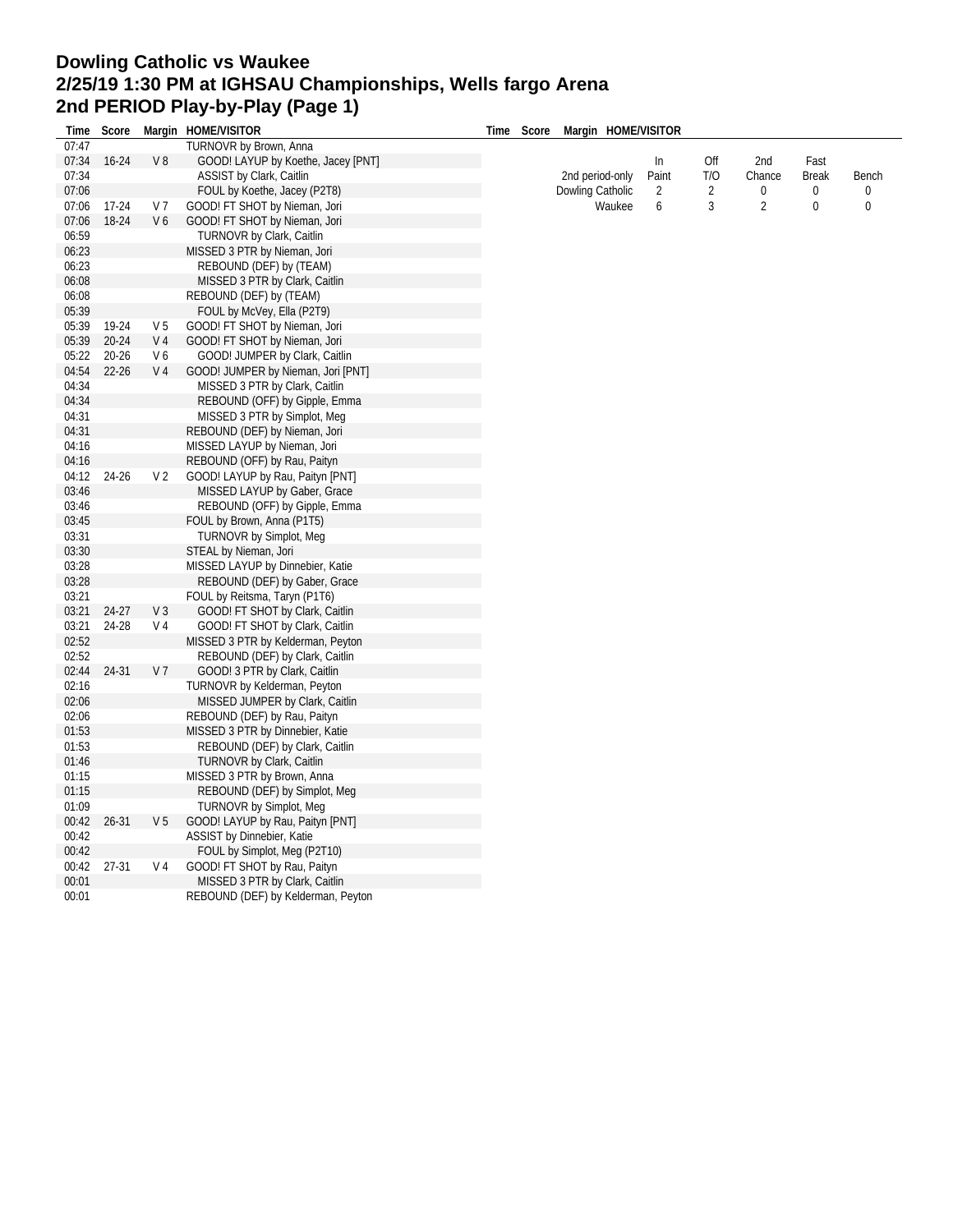# **Dowling Catholic vs Waukee 2/25/19 1:30 PM at IGHSAU Championships, Wells fargo Arena 3rd PERIOD Play-by-Play (Page 1)**

| Time  | Score |                | Margin HOME/VISITOR                     |       |       |                |                  | Time Score Margin HOME/VISITOR |                                |                                    |              |             |
|-------|-------|----------------|-----------------------------------------|-------|-------|----------------|------------------|--------------------------------|--------------------------------|------------------------------------|--------------|-------------|
| 07:25 |       |                | TURNOVR by Nieman, Jori                 | 00:47 |       |                |                  |                                | STEAL by Gipple, Emma          |                                    |              |             |
| 07:04 | 27-34 | V <sub>7</sub> | GOOD! 3 PTR by Gaber, Grace             | 00:21 |       |                |                  |                                | TURNOVR by McVey, Ella         |                                    |              |             |
| 07:04 |       |                | ASSIST by McVey, Ella                   | 00:19 |       |                |                  |                                | STEAL by Kelderman, Lindsey    |                                    |              |             |
| 06:50 |       |                | FOUL by Clark, Caitlin (P2T1)           | 00:17 |       |                |                  |                                | MISSED LAYUP by Nieman, Jori   |                                    |              |             |
| 06:48 | 30-34 | V 4            | GOOD! 3 PTR by Dinnebier, Katie         | 00:17 |       |                |                  |                                |                                | REBOUND (OFF) by Kelderman, Peyton |              |             |
| 06:48 |       |                | ASSIST by Rau, Paityn                   | 00:12 |       |                |                  |                                |                                | MISSED LAYUP by Kelderman, Peyton  |              |             |
| 06:33 |       |                | MISSED 3 PTR by Clark, Caitlin          | 00:12 |       |                |                  |                                | REBOUND (OFF) by (TEAM)        |                                    |              |             |
| 06:33 |       |                | REBOUND (DEF) by Brown, Anna            | 00:04 |       |                |                  |                                | FOUL by Clark, Caitlin (P3T5)  |                                    |              |             |
| 06:23 | 33-34 | V <sub>1</sub> | GOOD! 3 PTR by Brown, Anna              | 00:04 | 39-41 | V <sub>2</sub> |                  |                                | GOOD! FT SHOT by Nieman, Jori  |                                    |              |             |
| 06:23 |       |                | ASSIST by Kelderman, Lindsey            | 00:03 |       |                |                  |                                | MISSED FT SHOT by Nieman, Jori |                                    |              |             |
| 06:05 |       |                | MISSED 3 PTR by Clark, Caitlin          | 00:03 |       |                |                  |                                | REBOUND (DEF) by Gipple, Emma  |                                    |              |             |
| 06:05 |       |                | REBOUND (DEF) by Nieman, Jori           | 00:00 | 39-44 | V <sub>5</sub> |                  |                                | GOOD! 3 PTR by Simplot, Meg    |                                    |              |             |
| 05:53 |       |                | FOUL by Koethe, Jacey (P3T2)            |       |       |                |                  |                                |                                |                                    |              |             |
| 05:53 | 34-34 | T <sub>1</sub> | GOOD! FT SHOT by Dinnebier, Katie       |       |       |                |                  | In                             | Off                            | 2nd                                | Fast         |             |
| 05:53 | 35-34 | H <sub>1</sub> | GOOD! FT SHOT by Dinnebier, Katie       |       |       |                | 3rd period-only  | Paint                          | T/O                            | Chance                             | <b>Break</b> | Bench       |
| 05:45 |       |                | MISSED JUMPER by Clark, Caitlin         |       |       |                | Dowling Catholic | 0                              | 8                              | 2                                  | 0            | 3           |
| 05:45 |       |                | BLOCK by Rau, Paityn                    |       |       |                | Waukee           | 2                              | $\mathbf{1}$                   | $\mathbf{1}$                       | 0            | $\mathbf 0$ |
| 05:45 |       |                | REBOUND (OFF) by Clark, Caitlin         |       |       |                |                  |                                |                                |                                    |              |             |
| 05:40 |       |                | MISSED 3 PTR by Gaber, Grace            |       |       |                |                  |                                |                                |                                    |              |             |
| 05:39 |       |                | REBOUND (DEF) by Dinnebier, Katie       |       |       |                |                  |                                |                                |                                    |              |             |
| 05:29 |       |                | FOUL by Nieman, Jori (P1T1)             |       |       |                |                  |                                |                                |                                    |              |             |
| 05:29 |       |                | TURNOVR by Nieman, Jori                 |       |       |                |                  |                                |                                |                                    |              |             |
| 05:17 |       |                | MISSED JUMPER by Clark, Caitlin         |       |       |                |                  |                                |                                |                                    |              |             |
| 05:17 |       |                | REBOUND (OFF) by Gipple, Emma           |       |       |                |                  |                                |                                |                                    |              |             |
| 05:13 |       |                | MISSED 3 PTR by Clark, Caitlin          |       |       |                |                  |                                |                                |                                    |              |             |
| 05:13 |       |                | REBOUND (DEF) by Kelderman, Lindsey     |       |       |                |                  |                                |                                |                                    |              |             |
| 05:06 |       |                | FOUL by Brown, Anna (P2T2)              |       |       |                |                  |                                |                                |                                    |              |             |
| 05:06 |       |                | TURNOVR by Brown, Anna                  |       |       |                |                  |                                |                                |                                    |              |             |
| 05:06 |       |                | TIMEOUT 30sec                           |       |       |                |                  |                                |                                |                                    |              |             |
| 04:49 |       |                | MISSED JUMPER by Toang, Nyajuok         |       |       |                |                  |                                |                                |                                    |              |             |
| 04:49 |       |                | REBOUND (OFF) by Gipple, Emma           |       |       |                |                  |                                |                                |                                    |              |             |
| 04:45 |       |                | <b>TURNOVR by Gipple, Emma</b>          |       |       |                |                  |                                |                                |                                    |              |             |
| 04:44 |       |                | STEAL by Kelderman, Lindsey             |       |       |                |                  |                                |                                |                                    |              |             |
| 04:36 |       |                | <b>TURNOVR by Dinnebier, Katie</b>      |       |       |                |                  |                                |                                |                                    |              |             |
| 04:35 |       |                | STEAL by McVey, Ella                    |       |       |                |                  |                                |                                |                                    |              |             |
| 04:29 |       |                | FOUL by Brown, Anna (P3T3)              |       |       |                |                  |                                |                                |                                    |              |             |
| 04:29 | 35-35 | T <sub>2</sub> | GOOD! FT SHOT by Clark, Caitlin         |       |       |                |                  |                                |                                |                                    |              |             |
| 04:29 | 35-36 | V <sub>1</sub> | GOOD! FT SHOT by Clark, Caitlin         |       |       |                |                  |                                |                                |                                    |              |             |
| 04:13 |       |                | FOUL by Toang, Nyajuok (P2T3)           |       |       |                |                  |                                |                                |                                    |              |             |
| 04:03 |       |                | TURNOVR by Kelderman, Lindsey           |       |       |                |                  |                                |                                |                                    |              |             |
| 04:01 |       |                | STEAL by Toang, Nyajuok                 |       |       |                |                  |                                |                                |                                    |              |             |
| 03:54 |       |                | MISSED JUMPER by Clark, Caitlin         |       |       |                |                  |                                |                                |                                    |              |             |
| 03:54 |       |                | REBOUND (DEF) by (TEAM)                 |       |       |                |                  |                                |                                |                                    |              |             |
| 03:37 |       |                | MISSED JUMPER by Nieman, Jori           |       |       |                |                  |                                |                                |                                    |              |             |
| 03:37 |       |                | REBOUND (DEF) by Toang, Nyajuok         |       |       |                |                  |                                |                                |                                    |              |             |
| 03:32 |       |                | MISSED 3 PTR by Gaber, Grace            |       |       |                |                  |                                |                                |                                    |              |             |
| 03:32 |       |                | REBOUND (DEF) by Rau, Paityn            |       |       |                |                  |                                |                                |                                    |              |             |
| 03:20 |       |                | MISSED LAYUP by Dinnebier, Katie        |       |       |                |                  |                                |                                |                                    |              |             |
| 03:20 |       |                | REBOUND (DEF) by Toang, Nyajuok         |       |       |                |                  |                                |                                |                                    |              |             |
| 03:11 |       |                | MISSED 3 PTR by Clark, Caitlin          |       |       |                |                  |                                |                                |                                    |              |             |
| 03:11 |       |                | REBOUND (DEF) by Rau, Paityn            |       |       |                |                  |                                |                                |                                    |              |             |
| 03:02 | 37-36 | H 1            | GOOD! LAYUP by Kelderman, Lindsey [PNT] |       |       |                |                  |                                |                                |                                    |              |             |
| 03:02 |       |                | ASSIST by Dinnebier, Katie              |       |       |                |                  |                                |                                |                                    |              |             |
| 03:02 |       |                | FOUL by Toang, Nyajuok (P3T4)           |       |       |                |                  |                                |                                |                                    |              |             |
| 03:02 | 38-36 | H <sub>2</sub> | GOOD! FT SHOT by Kelderman, Lindsey     |       |       |                |                  |                                |                                |                                    |              |             |
| 02:51 |       |                | MISSED 3 PTR by Clark, Caitlin          |       |       |                |                  |                                |                                |                                    |              |             |
| 02:51 |       |                | REBOUND (OFF) by Koethe, Jacey          |       |       |                |                  |                                |                                |                                    |              |             |
| 02:46 |       |                | FOUL by Brown, Anna (P4T4)              |       |       |                |                  |                                |                                |                                    |              |             |
| 02:46 | 38-37 | H1             | GOOD! FT SHOT by Koethe, Jacey          |       |       |                |                  |                                |                                |                                    |              |             |
| 02:46 | 38-38 | T <sub>3</sub> | GOOD! FT SHOT by Koethe, Jacey          |       |       |                |                  |                                |                                |                                    |              |             |
| 02:33 |       |                | FOUL by Reitsma, Taryn (P2T5)           |       |       |                |                  |                                |                                |                                    |              |             |
| 02:33 |       |                | TURNOVR by Reitsma, Taryn               |       |       |                |                  |                                |                                |                                    |              |             |
| 02:00 | 38-41 | $V_3$          | GOOD! 3 PTR by McVey, Ella              |       |       |                |                  |                                |                                |                                    |              |             |
| 02:00 |       |                | ASSIST by Clark, Caitlin                |       |       |                |                  |                                |                                |                                    |              |             |
| 01:38 |       |                | MISSED LAYUP by Kelderman, Lindsey      |       |       |                |                  |                                |                                |                                    |              |             |
| 01:38 |       |                | REBOUND (DEF) by Simplot, Meg           |       |       |                |                  |                                |                                |                                    |              |             |
| 01:37 |       |                | FOUL by Kelderman, Lindsey (P2T6)       |       |       |                |                  |                                |                                |                                    |              |             |
| 01:00 |       |                | <b>TURNOVR by Simplot, Meg</b>          |       |       |                |                  |                                |                                |                                    |              |             |
| 00:49 |       |                | TURNOVR by Kelderman, Lindsey           |       |       |                |                  |                                |                                |                                    |              |             |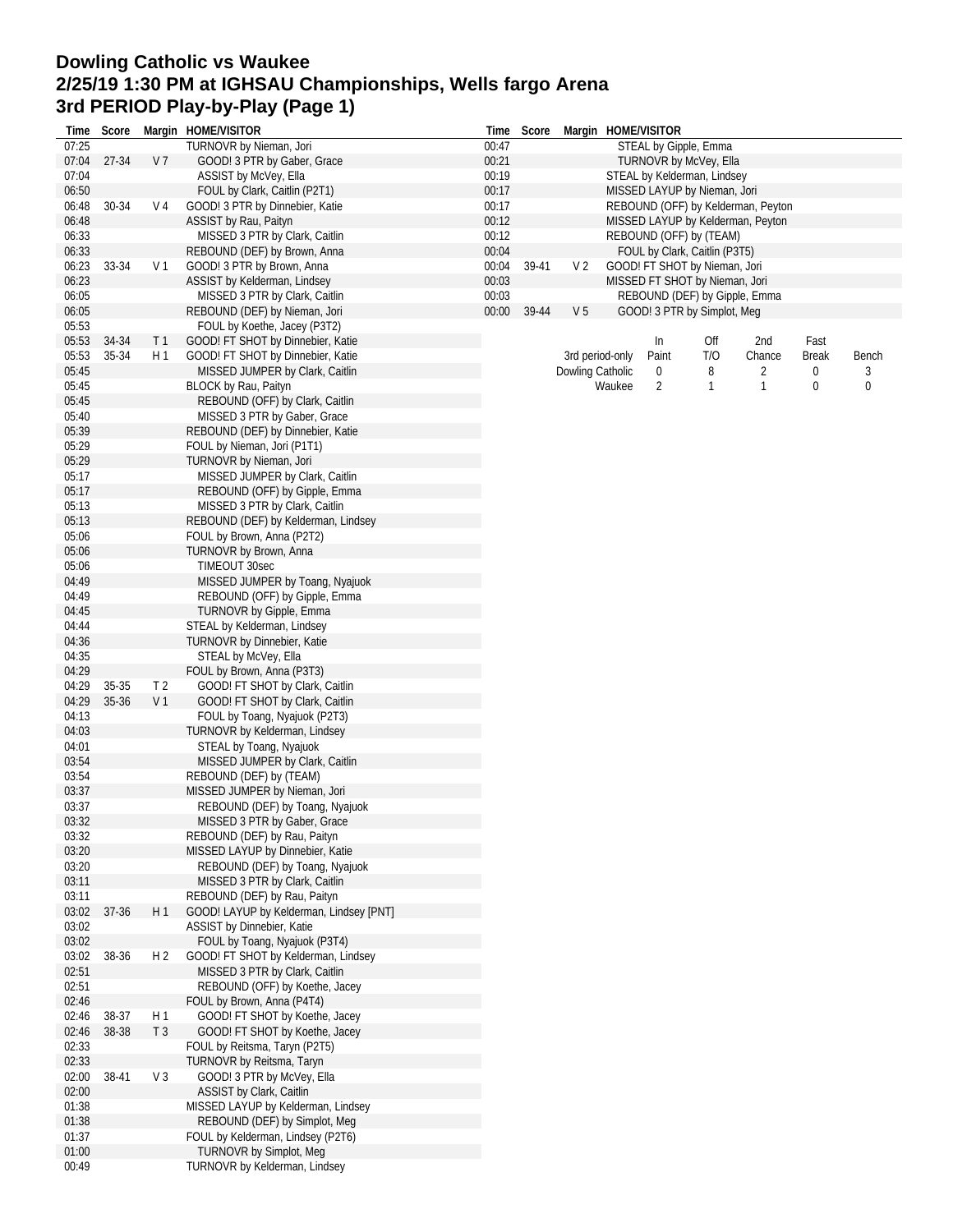## **Dowling Catholic vs Waukee 2/25/19 1:30 PM at IGHSAU Championships, Wells fargo Arena 4th PERIOD Play-by-Play (Page 1) Time Score Margin HOME/VISITOR**

| Time  | Score |                | Margin HOME/VISITOR                   | Score<br>Time | Margin HOME/VISITOR |       |                |                |              |       |
|-------|-------|----------------|---------------------------------------|---------------|---------------------|-------|----------------|----------------|--------------|-------|
| 07:37 |       |                | TURNOVR by Clark, Caitlin             |               |                     |       |                |                |              |       |
| 07:35 |       |                | STEAL by Dinnebier, Katie             |               |                     | In.   | Off            | 2nd            | Fast         |       |
| 07:20 |       |                | MISSED 3 PTR by Brown, Anna           |               | 4th period-only     | Paint | T/O            | Chance         | <b>Break</b> | Bench |
| 07:20 |       |                | REBOUND (DEF) by Toang, Nyajuok       |               | Dowling Catholic    | 0     | 0              | 0              | 0            | 0     |
| 07:02 |       |                | MISSED LAYUP by Clark, Caitlin        |               | Waukee              | 4     | $\overline{2}$ | $\overline{2}$ | 0            | 0     |
| 07:02 |       |                | REBOUND (OFF) by Toang, Nyajuok       |               |                     |       |                |                |              |       |
| 06:59 |       |                | MISSED JUMPER by Toang, Nyajuok       |               |                     |       |                |                |              |       |
| 06:59 |       |                | REBOUND (DEF) by Kelderman, Lindsey   |               |                     |       |                |                |              |       |
| 06:46 |       |                | MISSED LAYUP by Nieman, Jori          |               |                     |       |                |                |              |       |
| 06:46 |       |                | REBOUND (DEF) by Toang, Nyajuok       |               |                     |       |                |                |              |       |
| 06:23 |       |                | MISSED 3 PTR by Clark, Caitlin        |               |                     |       |                |                |              |       |
| 06:23 |       |                | REBOUND (DEF) by Nieman, Jori         |               |                     |       |                |                |              |       |
| 06:14 |       |                | MISSED LAYUP by Rau, Paityn           |               |                     |       |                |                |              |       |
| 06:14 |       |                | REBOUND (DEF) by Simplot, Meg         |               |                     |       |                |                |              |       |
| 06:11 |       |                |                                       |               |                     |       |                |                |              |       |
|       |       |                | FOUL by Rau, Paityn (P2T7)            |               |                     |       |                |                |              |       |
| 06:11 |       |                | MISSED FT SHOT by Simplot, Meg        |               |                     |       |                |                |              |       |
| 06:11 |       |                | REBOUND (DEF) by Dinnebier, Katie     |               |                     |       |                |                |              |       |
| 06:04 | 41-44 | V <sub>3</sub> | GOOD! LAYUP by Dinnebier, Katie [PNT] |               |                     |       |                |                |              |       |
| 05:33 |       |                | FOUL by Reitsma, Taryn (P3T8)         |               |                     |       |                |                |              |       |
| 05:33 |       |                | MISSED FT SHOT by Clark, Caitlin      |               |                     |       |                |                |              |       |
| 05:33 |       |                | REBOUND (DEF) by Brown, Anna          |               |                     |       |                |                |              |       |
| 05:24 |       |                | MISSED 3 PTR by Kelderman, Lindsey    |               |                     |       |                |                |              |       |
| 05:24 |       |                | REBOUND (DEF) by Clark, Caitlin       |               |                     |       |                |                |              |       |
| 04:43 |       |                | MISSED 3 PTR by Simplot, Meg          |               |                     |       |                |                |              |       |
| 04:43 |       |                | REBOUND (OFF) by (TEAM)               |               |                     |       |                |                |              |       |
| 04:31 |       |                | MISSED LAYUP by Clark, Caitlin        |               |                     |       |                |                |              |       |
| 04:31 |       |                | REBOUND (DEF) by Brown, Anna          |               |                     |       |                |                |              |       |
| 04:24 | 44-44 | T <sub>4</sub> | GOOD! 3 PTR by Dinnebier, Katie       |               |                     |       |                |                |              |       |
| 04:18 |       |                | <b>TIMEOUT TEAM</b>                   |               |                     |       |                |                |              |       |
| 04:03 | 44-46 | V <sub>2</sub> | GOOD! JUMPER by Clark, Caitlin        |               |                     |       |                |                |              |       |
| 03:43 | 47-46 | H1             | GOOD! 3 PTR by Dinnebier, Katie       |               |                     |       |                |                |              |       |
| 03:43 |       |                | ASSIST by Brown, Anna                 |               |                     |       |                |                |              |       |
| 03:23 | 47-49 | V <sub>2</sub> | GOOD! 3 PTR by Clark, Caitlin         |               |                     |       |                |                |              |       |
| 02:54 |       |                | MISSED LAYUP by Nieman, Jori          |               |                     |       |                |                |              |       |
| 02:54 |       |                | REBOUND (DEF) by Clark, Caitlin       |               |                     |       |                |                |              |       |
| 02:12 |       |                | <b>TURNOVR by Gipple, Emma</b>        |               |                     |       |                |                |              |       |
| 02:11 |       |                | STEAL by Dinnebier, Katie             |               |                     |       |                |                |              |       |
| 02:05 |       |                | MISSED 3 PTR by Nieman, Jori          |               |                     |       |                |                |              |       |
| 02:05 |       |                | REBOUND (OFF) by Rau, Paityn          |               |                     |       |                |                |              |       |
| 02:04 |       |                | FOUL by Koethe, Jacey (P4T6)          |               |                     |       |                |                |              |       |
| 02:00 | 49-49 | T <sub>5</sub> | GOOD! LAYUP by Dinnebier, Katie [PNT] |               |                     |       |                |                |              |       |
| 01:40 |       |                | MISSED 3 PTR by Clark, Caitlin        |               |                     |       |                |                |              |       |
| 01:40 |       |                | REBOUND (DEF) by Rau, Paityn          |               |                     |       |                |                |              |       |
| 01:24 |       |                | <b>TIMEOUT TEAM</b>                   |               |                     |       |                |                |              |       |
| 00:21 |       |                | TIMEOUT TEAM                          |               |                     |       |                |                |              |       |
| 00:02 |       |                | <b>TURNOVR by Kelderman, Lindsey</b>  |               |                     |       |                |                |              |       |
| 00:02 |       |                | <b>TIMEOUT 30sec</b>                  |               |                     |       |                |                |              |       |
|       |       |                |                                       |               |                     |       |                |                |              |       |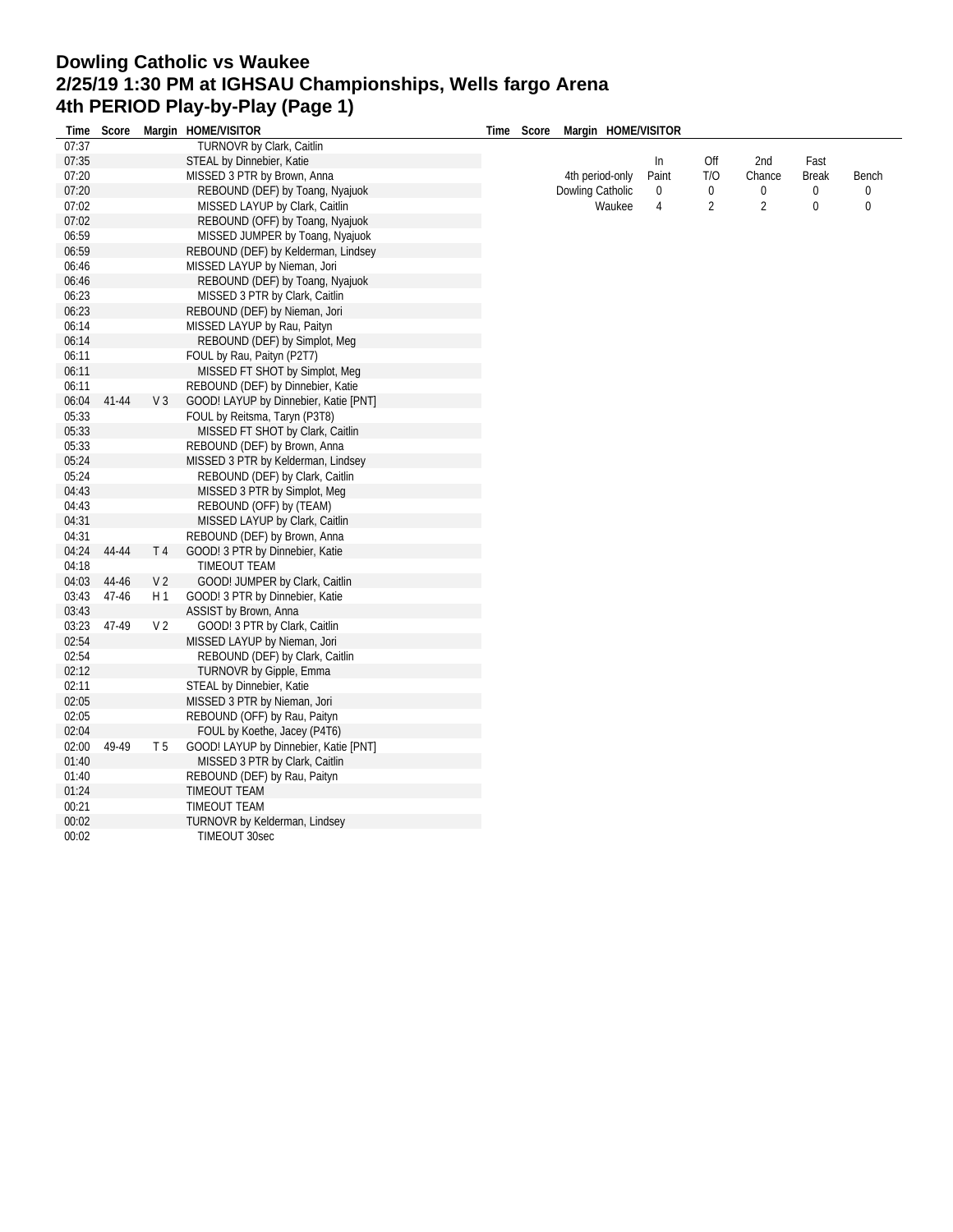# **Dowling Catholic vs Waukee 2/25/19 1:30 PM at IGHSAU Championships, Wells fargo Arena OT PERIOD Play-by-Play (Page 1)**

| Time  | Score |                | Margin HOME/VISITOR                   | Time | Score | Margin HOME/VISITOR |       |     |        |              |       |
|-------|-------|----------------|---------------------------------------|------|-------|---------------------|-------|-----|--------|--------------|-------|
| 03:39 | 49-51 | V <sub>2</sub> | GOOD! JUMPER by Clark, Caitlin        |      |       |                     |       |     |        |              |       |
| 03:24 |       |                | FOUL by Gaber, Grace (P2T7)           |      |       |                     | In.   | Off | 2nd    | Fast         |       |
| 03:24 | 50-51 | V 1            | GOOD! FT SHOT by Nieman, Jori         |      |       | OT period-only      | Paint | T/O | Chance | <b>Break</b> | Bench |
| 03:24 | 51-51 | T6             | GOOD! FT SHOT by Nieman, Jori         |      |       | Dowling Catholic    | 2     | 0   |        | 0            | 0     |
| 03:01 |       |                | MISSED 3 PTR by McVey, Ella           |      |       | Waukee              | 2     | 0   |        | 0            | 0     |
| 03:01 |       |                | REBOUND (OFF) by Koethe, Jacey        |      |       |                     |       |     |        |              |       |
| 02:43 |       |                | TURNOVR by Koethe, Jacey              |      |       |                     |       |     |        |              |       |
| 02:32 |       |                | MISSED 3 PTR by Kelderman, Lindsey    |      |       |                     |       |     |        |              |       |
| 02:32 |       |                | REBOUND (DEF) by (TEAM)               |      |       |                     |       |     |        |              |       |
| 02:11 | 51-53 | V 2            | GOOD! JUMPER by Clark, Caitlin [PNT]  |      |       |                     |       |     |        |              |       |
| 01:45 | 54-53 | H 1            | GOOD! 3 PTR by Nieman, Jori           |      |       |                     |       |     |        |              |       |
| 01:27 | 54-56 | V <sub>2</sub> | GOOD! 3 PTR by Clark, Caitlin         |      |       |                     |       |     |        |              |       |
| 01:27 |       |                | ASSIST by Gipple, Emma                |      |       |                     |       |     |        |              |       |
| 01:07 |       |                | MISSED JUMPER by Rau, Paityn          |      |       |                     |       |     |        |              |       |
| 01:07 |       |                | REBOUND (DEF) by Clark, Caitlin       |      |       |                     |       |     |        |              |       |
| 00:29 |       |                | MISSED LAYUP by Clark, Caitlin        |      |       |                     |       |     |        |              |       |
| 00:29 |       |                | REBOUND (DEF) by Nieman, Jori         |      |       |                     |       |     |        |              |       |
| 00:06 | 56-56 | T 7            | GOOD! LAYUP by Dinnebier, Katie [PNT] |      |       |                     |       |     |        |              |       |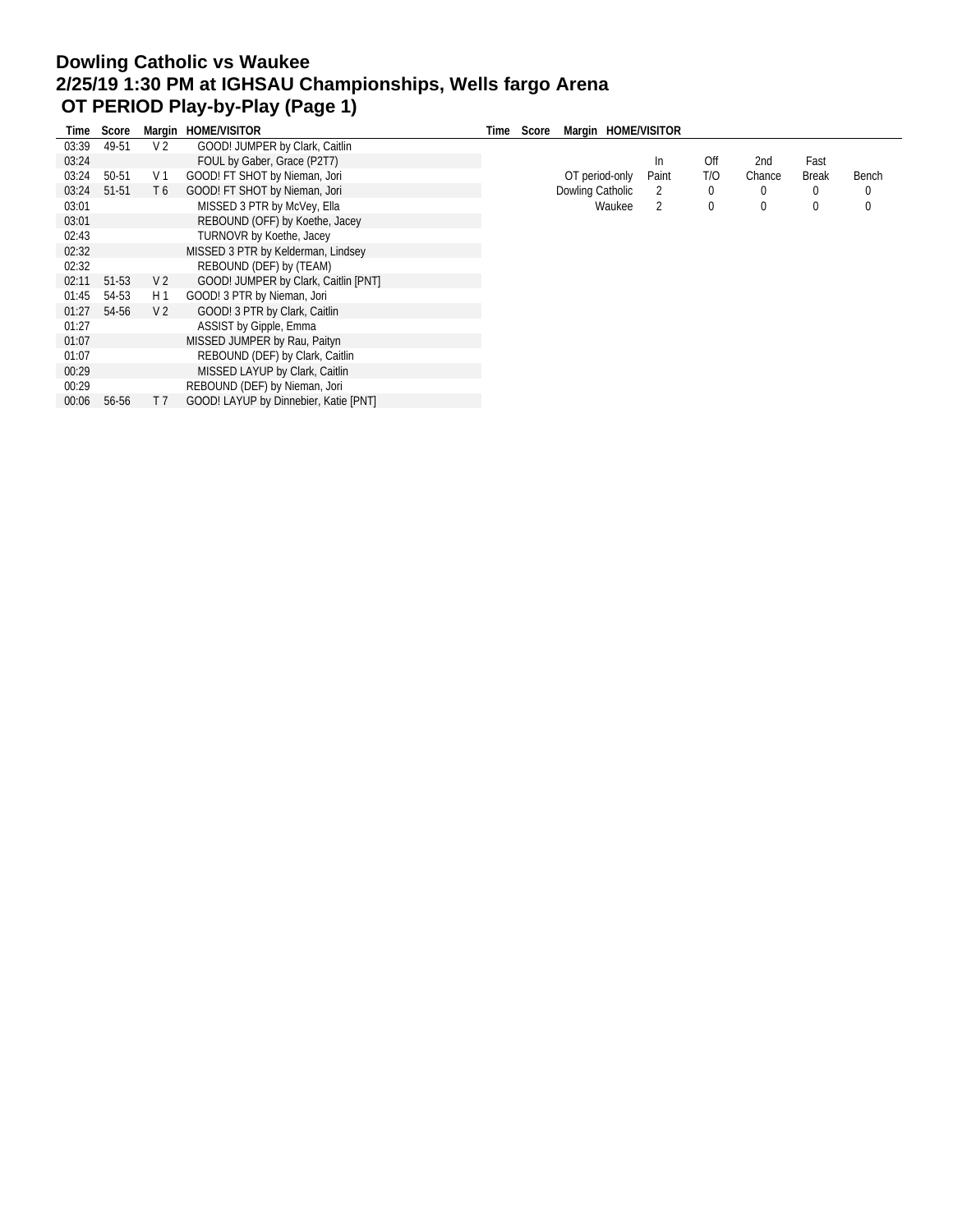#### **Dowling Catholic vs Waukee 2/25/19 1:30 PM at IGHSAU Championships, Wells fargo Arena OT2 PERIOD Play-by-Play (Page 1) Time Score Margin HOME/VISITOR Time Score Margin HOME/VISITOR**

| l ime | Score     |                | Margin HOME/VISITOR                | Time | Score | Margin HOME/VISITOR |             |              |          |              |          |
|-------|-----------|----------------|------------------------------------|------|-------|---------------------|-------------|--------------|----------|--------------|----------|
| 03:37 |           |                | FOUL by McVey, Ella (P3T8)         |      |       |                     |             |              |          |              |          |
| 03:37 | 57-56     | H1             | GOOD! FT SHOT by Nieman, Jori      |      |       |                     | In.         | Off          | 2nd      | Fast         |          |
| 03:37 | 58-56     | H 2            | GOOD! FT SHOT by Nieman, Jori      |      |       | OT2 period-only     | Paint       | T/O          | Chance   | <b>Break</b> | Bench    |
| 03:26 | 58-59     | V <sub>1</sub> | GOOD! 3 PTR by Clark, Caitlin      |      |       | Dowling Catholic    | $\mathbf 0$ | $\mathbf{0}$ | $\Omega$ | $\bf{0}$     | $\bf{0}$ |
| 03:26 |           |                | ASSIST by Gipple, Emma             |      |       | Waukee              | $\mathbf 0$ | 0            | 0        | $\mathbf{0}$ | 0        |
| 03:00 |           |                | FOUL by Gaber, Grace (P3T9)        |      |       |                     |             |              |          |              |          |
| 03:00 | 59-59     | T8             | GOOD! FT SHOT by Dinnebier, Katie  |      |       |                     |             |              |          |              |          |
| 03:00 | 60-59     | H1             | GOOD! FT SHOT by Dinnebier, Katie  |      |       |                     |             |              |          |              |          |
| 02:53 |           |                | MISSED JUMPER by Clark, Caitlin    |      |       |                     |             |              |          |              |          |
| 02:53 |           |                | REBOUND (DEF) by (TEAM)            |      |       |                     |             |              |          |              |          |
| 02:35 | 63-59     | H 4            | GOOD! 3 PTR by Kelderman, Lindsey  |      |       |                     |             |              |          |              |          |
| 02:35 |           |                | ASSIST by Dinnebier, Katie         |      |       |                     |             |              |          |              |          |
| 02:23 |           |                | FOUL by Dinnebier, Katie (P3T9)    |      |       |                     |             |              |          |              |          |
| 02:23 | 63-60     | $H_3$          | GOOD! FT SHOT by Clark, Caitlin    |      |       |                     |             |              |          |              |          |
| 02:23 | 63-61     | H 2            | GOOD! FT SHOT by Clark, Caitlin    |      |       |                     |             |              |          |              |          |
| 02:23 | $63 - 62$ | H1             | GOOD! FT SHOT by Clark, Caitlin    |      |       |                     |             |              |          |              |          |
| 02:04 |           |                | FOUL by Clark, Caitlin (P4T10)     |      |       |                     |             |              |          |              |          |
| 02:04 | 64-62     | H <sub>2</sub> | GOOD! FT SHOT by Nieman, Jori      |      |       |                     |             |              |          |              |          |
| 02:04 |           |                | MISSED FT SHOT by Nieman, Jori     |      |       |                     |             |              |          |              |          |
| 02:04 |           |                | REBOUND (DEF) by Koethe, Jacey     |      |       |                     |             |              |          |              |          |
| 01:52 | 64-64     | T 9            | GOOD! JUMPER by Clark, Caitlin     |      |       |                     |             |              |          |              |          |
| 01:49 |           |                | <b>TIMEOUT TEAM</b>                |      |       |                     |             |              |          |              |          |
| 00:03 |           |                | FOUL by Dinnebier, Katie (P4T10)   |      |       |                     |             |              |          |              |          |
| 00:03 |           |                | <b>TURNOVR by Dinnebier, Katie</b> |      |       |                     |             |              |          |              |          |
| 00:03 |           |                | TIMEOUT TEAM                       |      |       |                     |             |              |          |              |          |